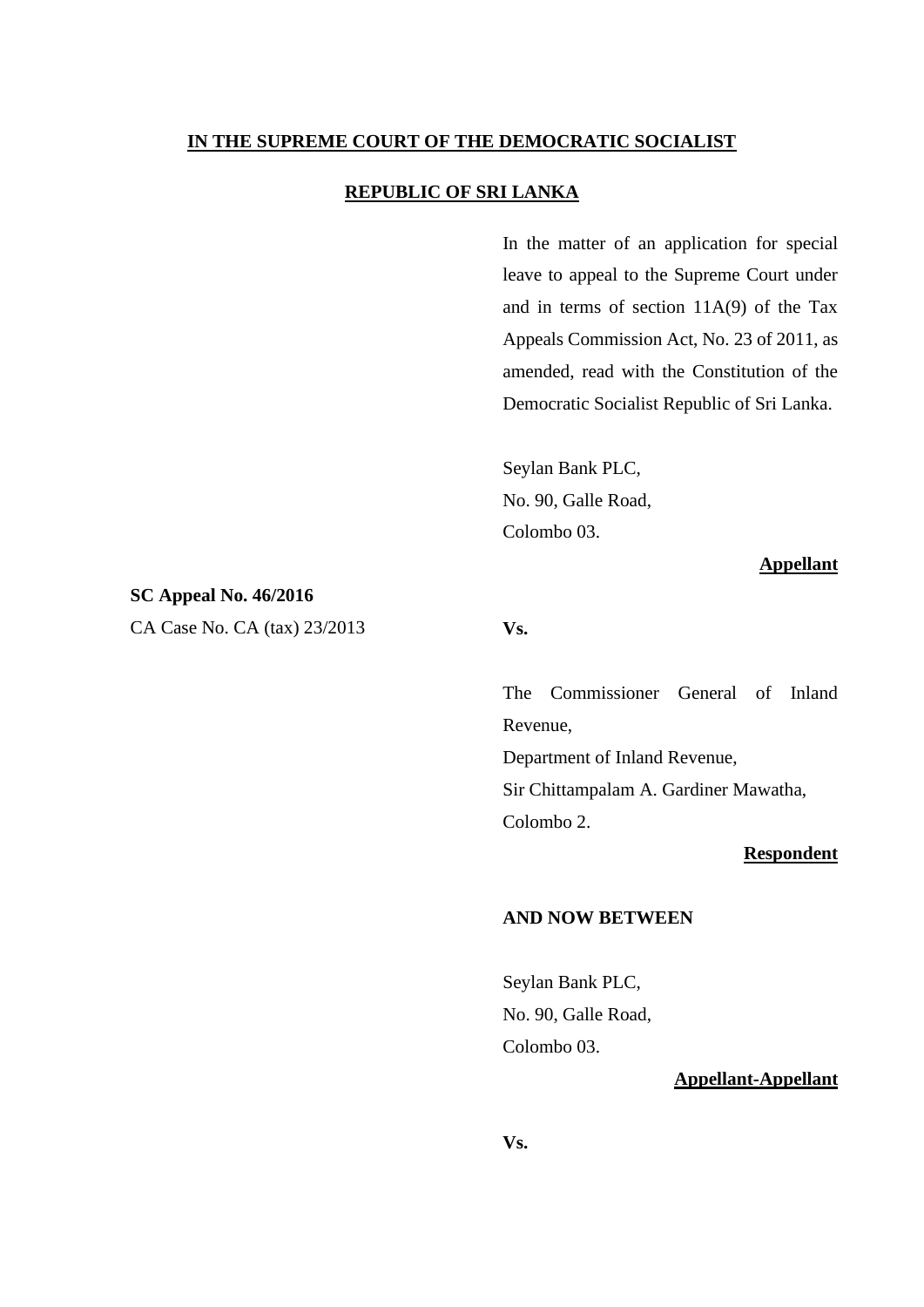The Commissioner General of Inland Revenue, Department of Inland Revenue, Sir Chittampalam A. Gardiner Mawatha, Colombo 2.

# **Respondent-Respondent**

| <b>Before</b> |                | Priyantha Jayawardena PC, J                              |
|---------------|----------------|----------------------------------------------------------|
|               |                | Yasantha Kodagoda PC, J                                  |
|               |                | K. K. Wickramasinghe, J.                                 |
| Counsel       | $\ddot{\cdot}$ | F. N. Goonewardena for the appellant-appellant           |
|               |                | Priyantha Nawana PC, Additional Solicitor-General, with  |
|               |                | I. Randeny, State Counsel, for the respondent-respondent |
| Argued on     | $1 - 1$        | $10^{th}$ February, 2021                                 |
| Decided on    |                | $16th$ December, 2021                                    |

# **Priyantha Jayawardena PC, J**

This is an appeal from a judgment of the Court of Appeal which affirmed the determination of the Tax Appeals Commission, established under the Tax Appeals Commission Act, No. 23 of 2011, as amended (hereinafter referred to as "Tax Appeals Commission").

# *Facts of the case*

The appellant-appellant (hereinafter referred to as "appellant") is a licensed commercial bank under and in terms of the Banking Act, No. 30 of 1988, as amended. Further, the respondentrespondent (hereinafter referred to as "respondent") is the Commissioner-General of Inland Revenue.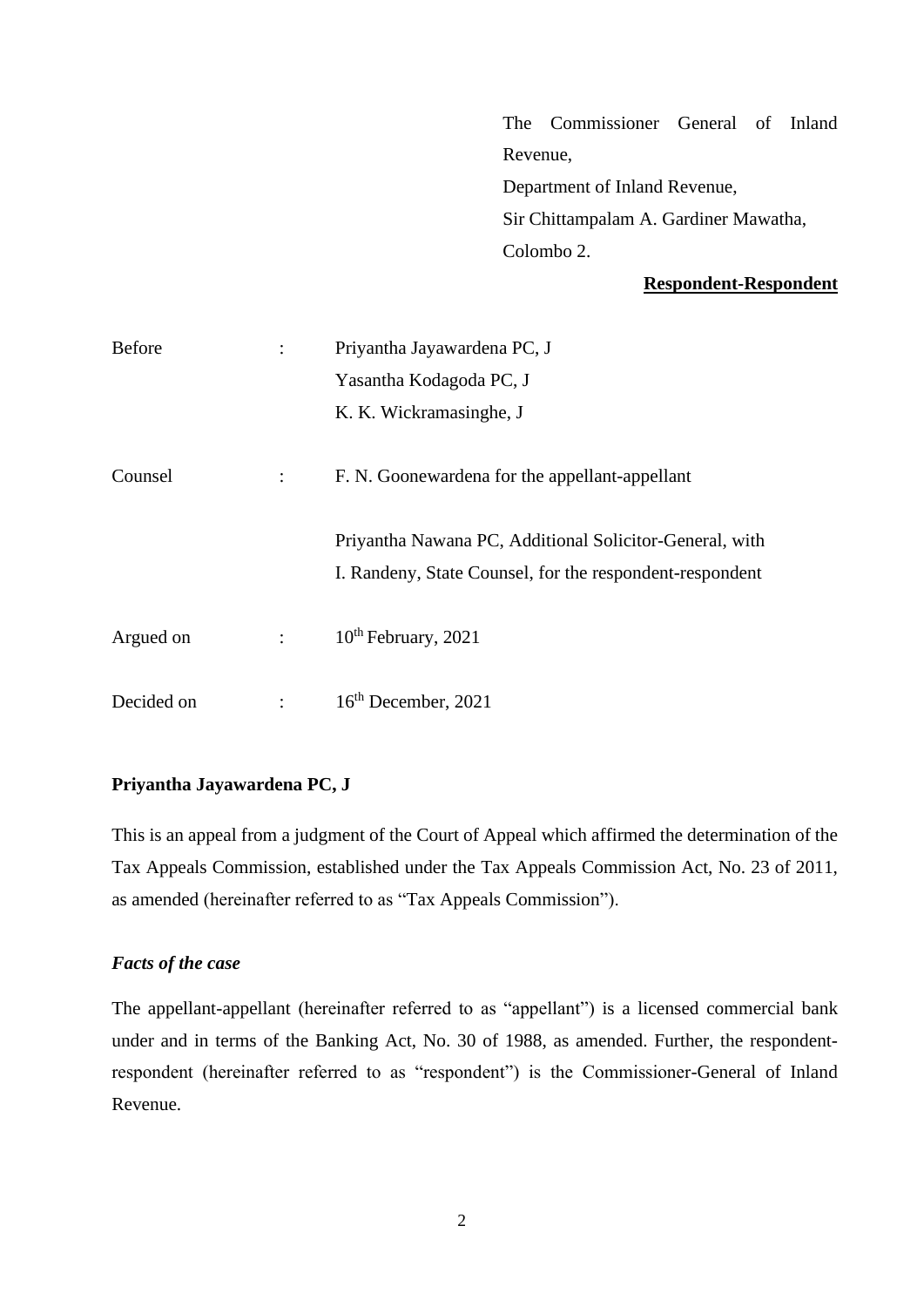In terms of section 106(1) of the Inland Revenue Act, No. 10 of 2006 (hereinafter referred to as "principal Act"), taxpayers were required to furnish a return of their income for any year of assessment, commencing on the  $1<sup>st</sup>$  day of April of a given year and ending on the  $31<sup>st</sup>$  day of March in the immediately succeeding year, on or before the  $30<sup>th</sup>$  day of September immediately succeeding the end of that year of assessment.

Therefore, the appellant had furnished a return of its income for the year of assessment, commencing on the  $1<sup>st</sup>$  of April, 2007 and ending on the  $31<sup>st</sup>$  of March, 2008 (hereinafter referred to as the "year of assessment  $2007/2008$ "), on the  $30<sup>th</sup>$  of September, 2008, within the time period stipulated in section 106(1) of the principal Act.

Hence, the assessor of the Department of Inland Revenue (hereinafter referred to as "assessor") was required to either accept the said return of income, or if he does not accept the said return, estimate the amount of the assessable income of such taxpayer and make an assessment accordingly, under section 163(3) of the said principal Act.

Furthermore, where a taxpayer had furnished a return of his income for a given year of assessment within the time period stipulated in section 106(1) of the principal Act, the assessor was not permitted to make an assessment of income tax for such year of assessment (if any) after the expiry of eighteen months from the end of that year of assessment, in terms of section 163(5)(a) of the principal Act.

Therefore, since the appellant had furnished a return of its income for the year of assessment 2007/2008 within the time period stipulated in section 106(1) of the **principal Act**, the assessor was required to make an assessment of income tax for such year of assessment (if any) on or before the 30th of September, 2009, in terms of section 163(5)(a) of the **principal Act**.

However, while the said time period given to an assessor to make an assessment of income tax for the year of assessment 2007/2008 (if any) under the principal Act was still in operation, Inland Revenue (Amendment) Act, No. 19 of 2009 (hereinafter referred to as "amending Act") was enacted by Parliament and certified by the Speaker on the 31<sup>st</sup> of March, 2009.

By the said amending Act, *inter alia,* sections 106(1) and 163(5)(a) of the principal Act were amended to extend both the time periods given to a taxpayer to furnish a return of his income for a given year of assessment, and the assessor to make an assessment of income tax for such year of assessment (if any), by two months and six months respectively.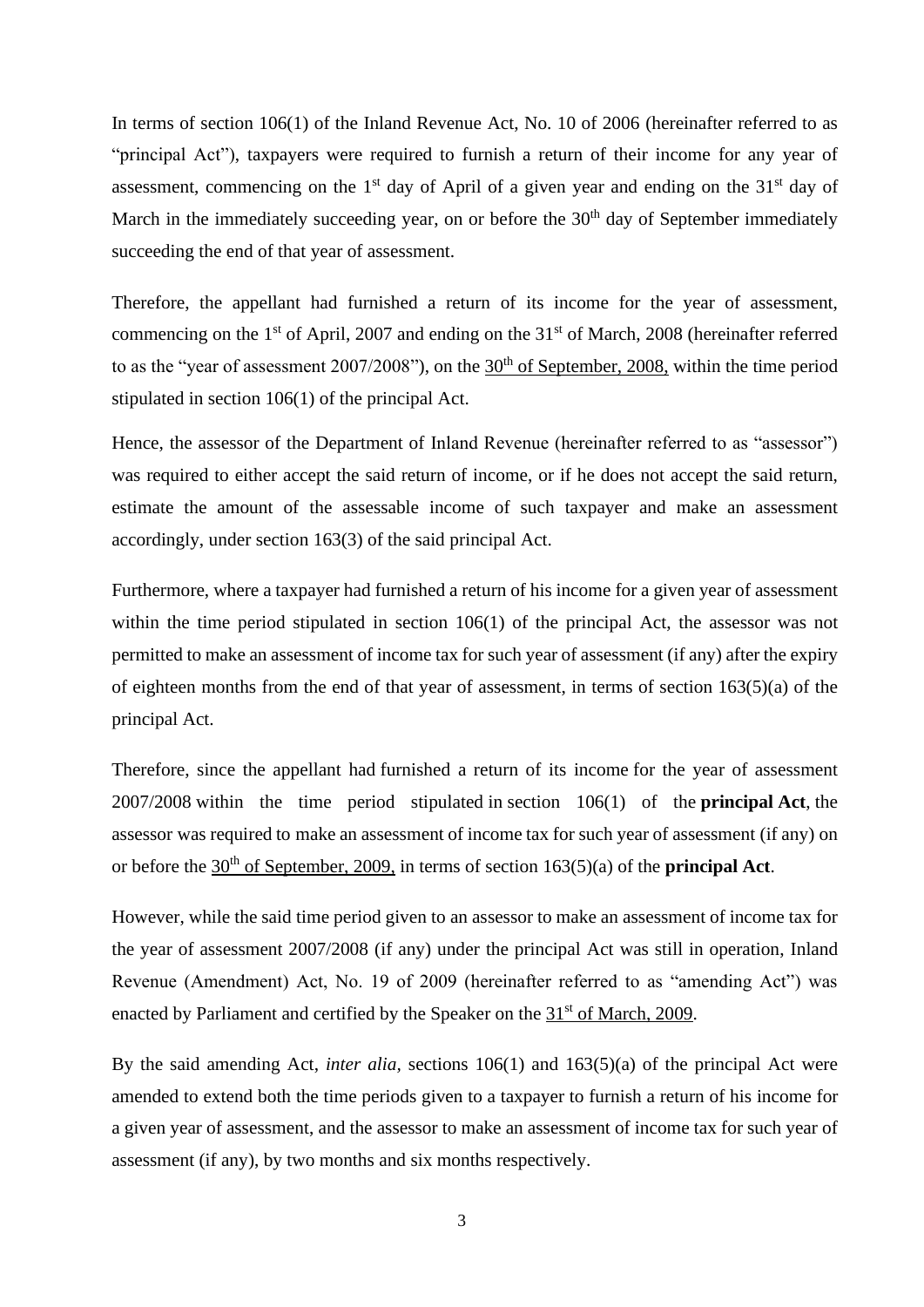Thus, the assessor had made an assessment of income tax payable by the appellant for the year of assessment  $2007/2008$  on the  $26<sup>th</sup>$  of March, 2010, on the basis that the amending Act extended the time period given to an the assessor to make an assessment of income tax for such year of assessment (if any) by six months, *i.e.*, from the  $30<sup>th</sup>$  of September, 2009 to 31<sup>st</sup> of March, 2010.

Being aggrieved by the aforesaid assessment issued by the assessor on the  $26<sup>th</sup>$  of March, 2010, the appellant had appealed to the respondent under section 165 of the Principal Act.

In the said appeal, the appellant had stated, *inter-alia*, that there was no express provision in the amending Act to give retrospective effect to the amendments made to sections 106(1) and 163(5) of the principal Act. Therefore, the said assessment of income tax issued by the assessor on the  $26<sup>th</sup>$  of March, 2010 was time-barred under and in terms of section 163(5) of the principal Act.

Having considered the said appeal, the respondent had determined, *inter alia,* that the said assessment was made on the 9<sup>th</sup> of March, 2010 and served on the appellant on the  $26<sup>th</sup>$  of March, 2010 in terms of sections 163 and 164 of the said Act, as amended. Accordingly, the said appeal was dismissed.

Being aggrieved by the said determination of the respondent, the appellant had appealed to the Tax Appeals Commission under the said Tax Appeals Commission Act.

Having heard the parties, the Tax Appeals Commission determined, *inter alia*, that the aforesaid assessment made by the assessor in respect of the year of assessment 2007/2008 was not time barred under and in terms of the amendment made to section 163(5) of the principal Act, as the said amendment altered procedural law and, therefore, does not violate the rule against retrospective legislation.

Further, the Tax Appeals Commission determined that the said amendment was enacted during the time period given to the assessor to make an assessment for the year of assessment 2007/2008 under section 163(5) of the principal Act. Therefore, since the appellant was aware of the said amendment which extended the time period given to the assessor to make an assessment, before the expiry of the time period stipulated by the principal Act, no prejudice had been caused to the appellant. Accordingly, the said appeal was dismissed.

Being aggrieved by the said determination of the Tax Appeals Commission, the appellant had made an application under section 170 of the said Act requesting the Tax Appeals Commission to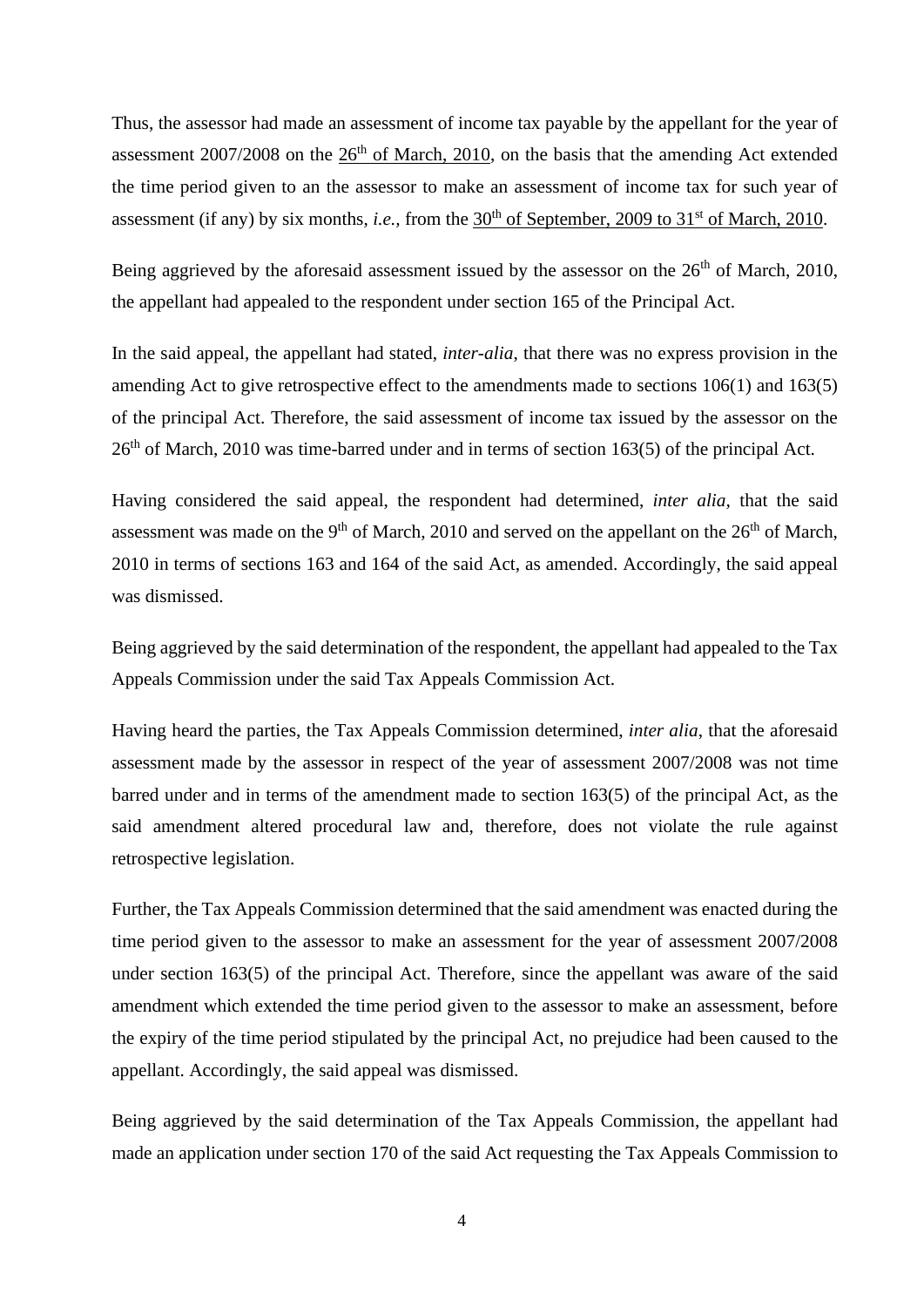state a case for the opinion of the Court of Appeal. Accordingly, a case was stated for the opinion of the Court of Appeal on the following questions of law;

*"1) Was the assessment for the year 2007/2008 dated 26th March, 2010 issued against the appellant time barred in terms of section 163(5)(a) of the Inland Revenue Act, as applicable to such year of assessment?*

*2) Does the appellant carry on more than one trade, business, profession or vocation in terms of section 106(11) of the Inland Revenue Act?*

*3) Does the banking business which is carried on by the appellant result in the appellant having more than one source of income as contemplated by the Inland Revenue Act?*

*4) Was the interest incurred by the appellant to the value of Rs. 292,849,172/= deductible in determining the profits from trade of the appellant for the year of assessment 2007/2008 in terms of section 25 of the Inland Revenue Act?*

*5) In the alternative, was the aforesaid interest incurred by the appellant to the value of Rs. 292,849,172/= deductible in determining the assessable income of the appellant for the year of assessment 2007/2008 in terms of section 32(5)(a) of the Inland Revenue Act?*

*6) Notwithstanding the above, was the basis used by the Commissioner General of Inland Revenue in arriving at the interest expenses attributable to the investments made by the appellant in Sri Lanka Development Bonds erroneous in law?"*

At the hearing before the Court of Appeal, the court had decided to hear the parties on the first question of law stated above.

Having heard the parties on the above said question of law, the Court of Appeal held, *inter alia*, that the amendment of section  $163(5)(a)$  of the principal Act operates prospectively from the  $1<sup>st</sup>$  of April, 2009 in terms of section 27(6) of the amending Act. Thus, the deadline for the assessor to make an assessment of income tax for the year of assessment 2007/2008 was extended with prospective effect from the  $30<sup>th</sup>$  of September, 2009 to the  $31<sup>st</sup>$  of March, 2010, and the aforesaid assessment dated  $26<sup>th</sup>$  March, 2010 was not time barred under and in terms of section 163(5)(a) of the principal Act, as amended. Accordingly, the said appeal was dismissed.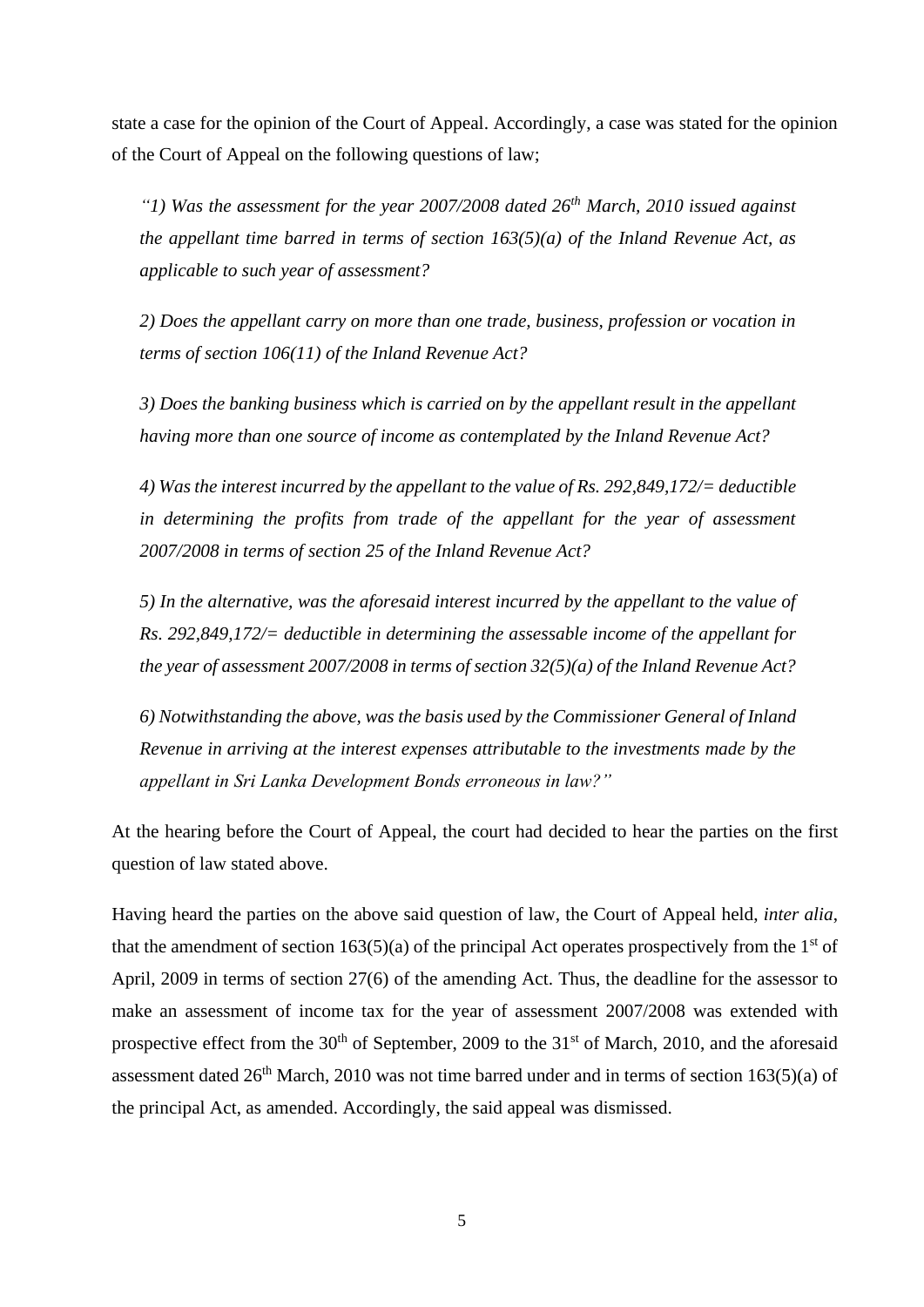Being aggrieved by the aforesaid judgment of the Court of Appeal, the appellant filed an application for special leave to appeal to this court. Having considered the materials placed before this court, special leave to appeal was granted on the following questions of law;

- *"a) Did the learned Judges of the Court of Appeal fail to make a critical analysis of the submissions of the petitioner, and as such, is the said judgment vitiated by the failure to take into account relevant statutory provisions and circumstances?*
- *b) Did the learned Judges of the Court of Appeal fail to appreciate the relevant provisions of the Inland Revenue Act, No. 10 of 2006, as amended, in particular those relating to the filing of returns and the making of assessments?*
- *c) Did the learned Judges of the Court of Appeal misdirect itself on the law in relation to applicability of the Inland Revenue (Amendment) Act, No. 19 of 2009 to the year of assessment 2007/2008?*
- *d) Did the learned Judges of the Court of Appeal err in holding that the time bar provisions in the Inland Revenue Act, No. 10 of 2006, as amended, were merely procedural and/or that they did not affect rights which had already been acquired by the petitioner with respect to the finality of its tax liability for the year of assessment 2007/2008?"*

During the course of submissions, the parties agreed to re-frame the questions of law upon which this court had granted leave to appeal. Accordingly, the question of law is now framed as follows;

*"Was the assessment for the year 2007/2008 dated 26.03.2010 issued by the Assessor of Inland Revenue against the Appellant in respect of the return filed on 30.09.2008, time barred in terms of section 163(5)(a) of the Inland Revenue Act as amended by Act No. 19 of 2009?"*

#### *Submissions of the appellant*

At the hearing of the appeal, learned counsel for the appellant submitted that the amending Act was certified by the Speaker on the  $31<sup>st</sup>$  of March, 2009. Thus, the Bill would generally become law from the said date, by operation of Article 80(1) of the Constitution.

However, he submitted that section 27 of the amending Act had specifically provided the operative dates of the amendments contained therein. Accordingly, the amendments referred to in section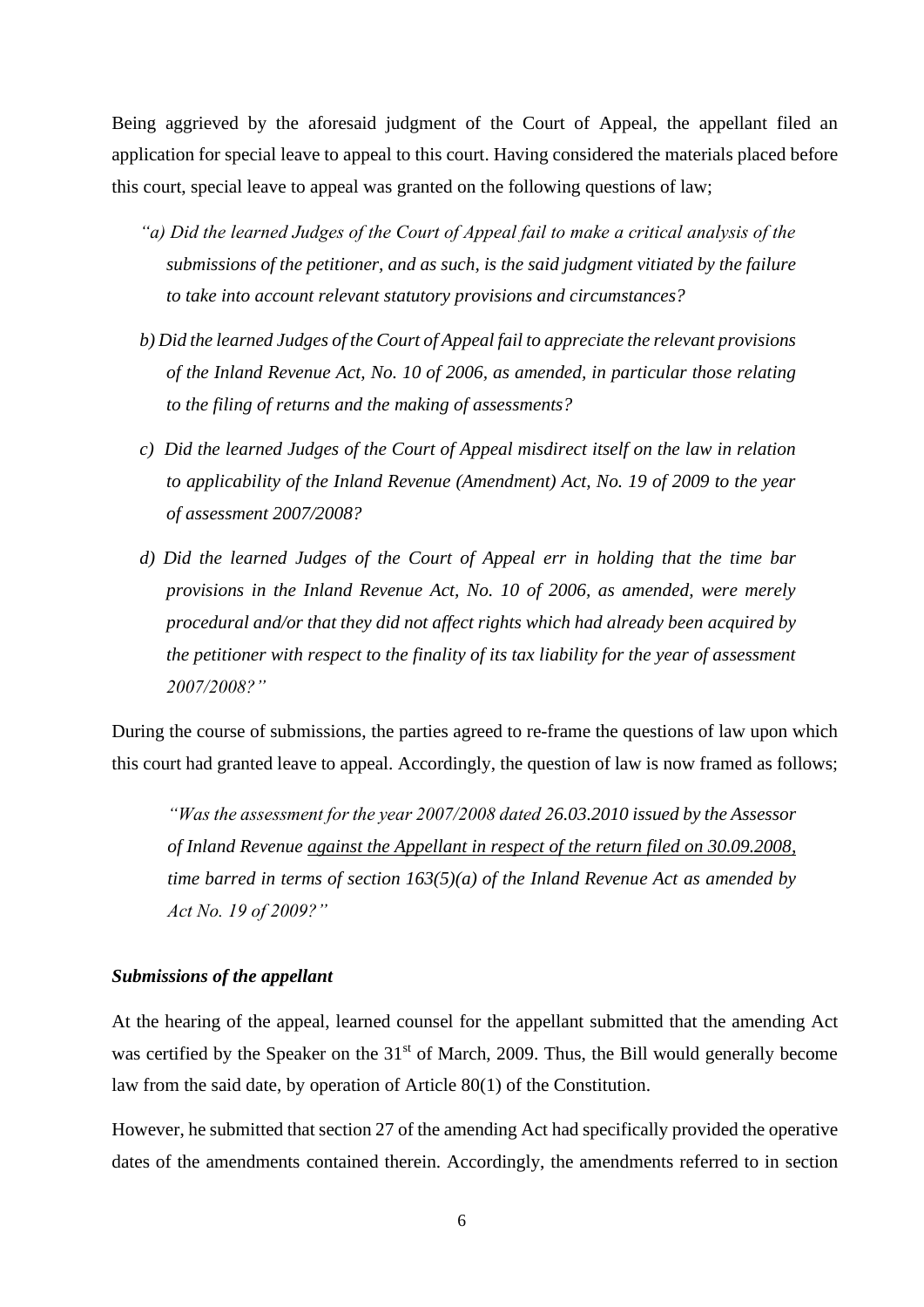27(1) to (5) of the amending Act would operate with retrospective effect from the specified dates. However, the amendments that were not referred to in section 27(1) to (5) of the amending Act would operate prospectively from the 1<sup>st</sup> of April, 2009.

In this regard, it was further submitted that the amendments made to sections  $106(1)$  and  $163(5)(a)$ of the principal Act were not referred to in sections 27(1) to (5) of the amending Act. Thus, the said amendments should operate prospectively from the 1<sup>st</sup> of April, 2009, in terms of section 27(6) of the amending Act.

Moreover, learned counsel submitted that the amendments made to section  $163(5)(a)$  of the principal Act extended both the time period for the taxpayer to furnish a return of his income, and the time period for the assessor to make any assessment of income tax payable, by two and six months respectively. However, the appellant could not benefit from the extended time period given to the taxpayer to furnish a return of income, as the amending Act was only certified on the 31<sup>st</sup> of March, 2009, after the said time period extended to file tax returns had lapsed.

Therefore, it was submitted that the amendments made to section 163(5) of the principal Act cannot be interpreted to give the assessor the benefit of an extended deadline, when it was not possible for the appellant to benefit from the extended deadline provided under the said section.

#### *Submissions of the respondent*

In response, learned Additional Solicitor-General who appeared for the respondent submitted that time periods set by statute are procedural laws and not substantive laws. Further, he submitted that amendments to procedural laws apply with retrospective effect.

In support of his submission, learned Additional Solicitor-General cited *N. S. Bindra's Interpretation of Statutes*, 12<sup>th</sup> edition at 228, which cited *Gardner v Lucas* (1873) 3 AC 582 at 603 where the court had held as follows;

*"…it is quite clear that the subject-matter of an Act might be such that, though there were not any express words to show it, it might be retrospective. For instance, I think it is perfectly settled that if the legislature intended to frame a new procedure, that instead of proceedings in this form or that, you should proceed in another and a different way; clearly these bygone transactions are to be sued for and enforced according to the new form of procedure. Alterations in the form of procedure are always retrospective, unless there is some good reason or other why they should not*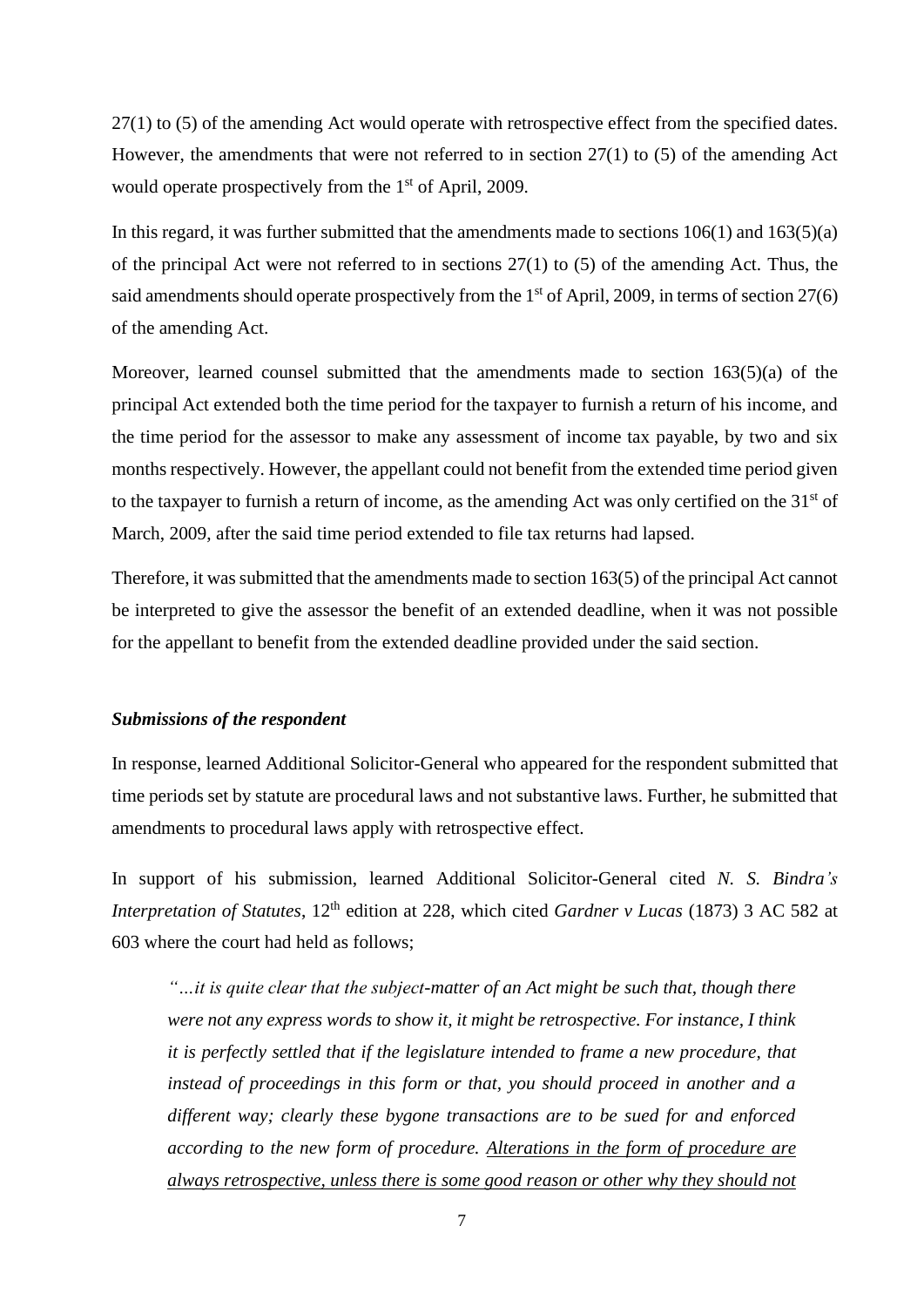*be... where the effect would be to alter a transaction already entered into, where it would be to make that valid which was previously invalid- to make an instrument which had no effect at all, and from which the patty was at liberty to depart as long as he pleased, binding- I think the prima facie construction of the Act is that it is not to be retrospective, and that it would require strong reasons to show that is not the case."* 

[Emphasis added]

Further, he cited *Blyth v Blyth* (1966) 1 All ER 524 at 535 where the court held;

*"[…] The rule that an Act of Parliament is not to be given retrospective effect only applies to statutes which affect vested rights. It does not apply to statutes which only alter the form of procedure, or the admissibility of evidence, or the effect which the courts give to evidence."*

Moreover, learned Additional Solicitor-General submitted that it is not necessary for the Legislature to make an express provision in the Act to state that procedural laws have a retrospective effect, due to the legal presumption that procedural laws operate with retrospective effect.

Thus, by section 27(1) to (5) of the amending Act, the Legislature had expressly given retrospective effect to only the amendments made to the substantive laws in the principal Act.

#### *Was the assessment of income tax issued out of time?*

The issue that needs to be considered in the instant appeal is whether the assessment of income tax payable by the appellant for the year of assessment 2007/2008 dated 26<sup>th</sup> of March, 2010 was time barred under and in terms of section 163(5)(a) of the said Act, as amended.

Section 163(5)(a) of the said Act, as amended-

- (i) refers to the time period given to a taxpayer to furnish a return of his income under section 106(1) of the said Act; and
- (ii) sets out the time period given to an assessor to make an assessment of income tax, if any.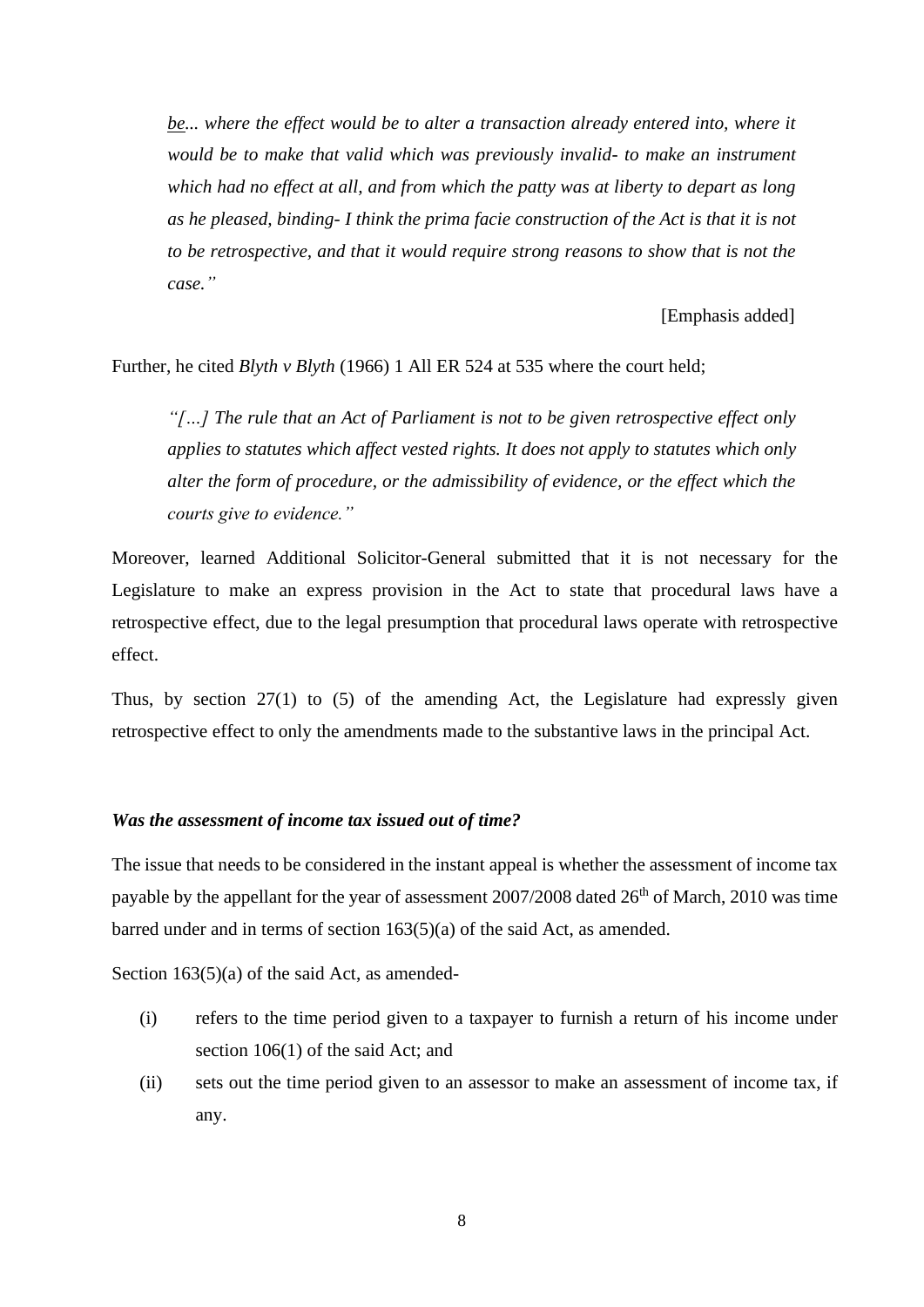A careful consideration of the said section shows that sections 106(1) and 163(5)(a) are interwoven with each other and thus, section 163(5)(a) of the said Act is not a standalone section. In fact, both these sections were amended by the said amending Act, and it is clear that it was necessary to amend both the sections in order to achieve the purpose of amending the principal Act.

Hence, it is necessary to consider both sections  $106(1)$  and  $163(5)(a)$  together, when considering the above question of law.

#### **(i) Time period given to a taxpayer to furnish a return of income under the principal Act**

Prior to the amendment of section 106(1) of the principal Act, taxpayers were required to furnish a return of their income for a given year of assessment, on or before the 30<sup>th</sup> day of September immediately succeeding the end of that year of assessment.

Section 106(1) of the principal Act stated;

"Every person who is chargeable with income tax under this Act for any year of assessment shall, on or before the thirtieth day of September immediately succeeding the end of that year of assessment, furnish to an Assessor, either in writing or by electronic means, a return in such form and containing such particulars as may be specified by the Commissioner-General, of his income, and if he has a child, the income of such child:

Provided however, the preceding provisions shall not apply to an individual whose income for any year of assessment comprises solely of one or a combination of the following–

- (a) profits from employment as specified in section 4 and chargeable with income tax does not exceed rupees four hundred and twenty thousand and income tax under Chapter XIV has been deducted by the employer on the gross amount of such profit and income;
- (b) dividends chargeable with tax on which tax at ten per centum has been deducted under subsection (1) of section 65;
- (c) income from interest chargeable with tax on which income tax at the rate of ten per centum has been deducted under section 133."

[Emphasis added]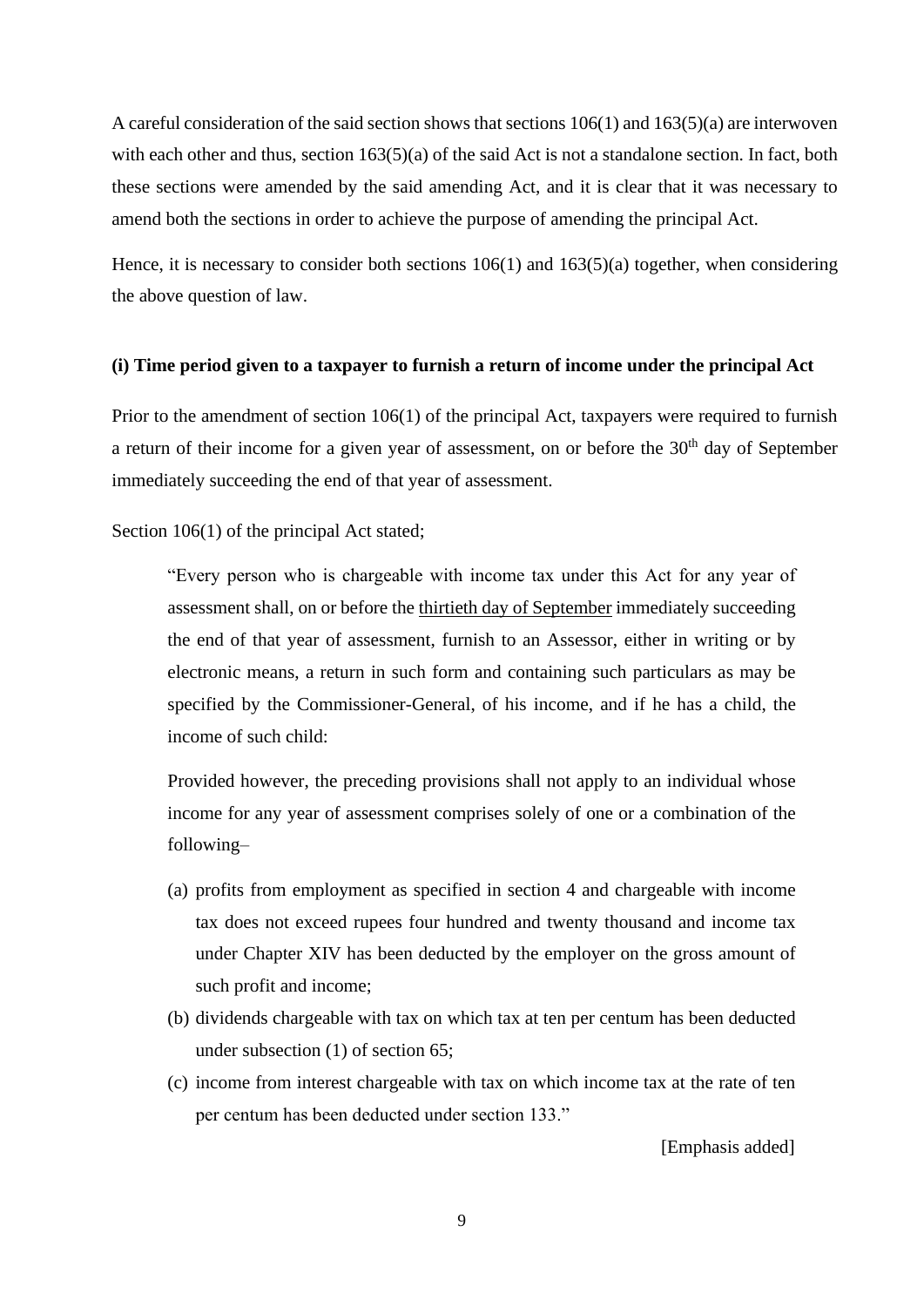# **(ii) Time period given to an assessor to make an assessment of income tax under the principal Act**

Where a taxpayer had furnished a return of income, the assessor was required to either accept the return of income, or if he does not accept the said return, estimate the amount of the assessable income of such taxpayer and make an assessment of income tax under section 163(3) of the said Act.

Further, section 163(5)(a) of the principal Act stated that where a taxpayer had furnished a return of income for a given year of assessment within the time period specified in section 106(1) of the principal Act, the assessor cannot make an assessment of income tax for such year of assessment after the expiry of eighteen months from the end of that year of assessment, subject to specified exceptions.

Section 163(5)(a) of the principal Act stated;

"Subject to the provisions of section 72, no assessment of the income tax payable under this Act by any person or partnership –

- (a) who or which has made a return of his or its income on or before the thirtieth day of September of the year of assessment immediately succeeding that year of assessment, shall be made after the expiry of eighteen months from the end of that year of assessment; and
- (b) who has failed to make a return on or before such date as referred to in paragraph (a), shall be made after the expiry of a period of three years from the end of that year of assessment:

Provided, that nothing in this subsection shall apply to the assessment of income tax payable by any person in respect of any year of assessment, consequent to the receipt by such person of any arrears relating to the profits from employment of that person for that year of assessment:

Provided further that, where in the opinion of the Assessor, any fraud, evasion or willful default has been committed by or on behalf of, any person in relation to any income tax payable by such person for any year of assessment, it shall be lawful for the Assessor to make an assessment or an additional assessment on such person at any time after the end of that year of assessment." [Emphasis added]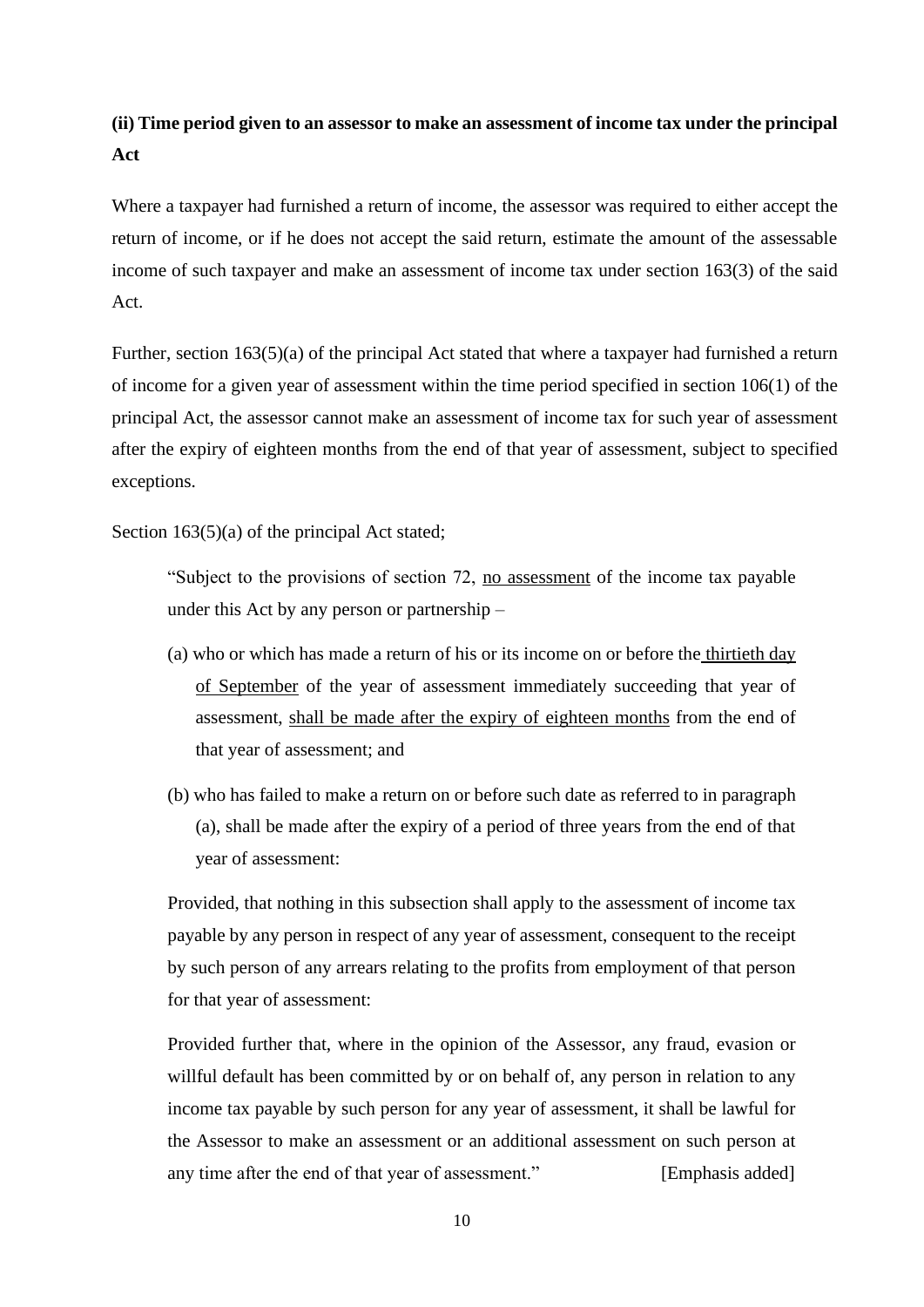However, after the time period given to a taxpayer to furnish a return of income for the year of assessment 2007/2008 had lapsed, and before the time period given to the assessor to make an assessment of income tax for such year of assessment had expired, the Inland Revenue (Amendment) Act, No. 19 of 2009, was enacted by Parliament on the  $31<sup>st</sup>$  of March, 2009. By the said amending Act, both the sections 106(1) and 163(5)(a) of the principal Act were amended.

#### **Effect of the amending Act**

#### **(i) Extension of time period given to a taxpayer to furnish a return of income**

By the amendment made to section 106(1) of the principal Act, the deadline given to a taxpayer to furnish a return of income was extended from the  $30<sup>th</sup>$  day of September to the  $30<sup>th</sup>$  day of November immediately succeeding the end of that year of assessment.

Section 106(1) of the principal Act, **as amended**, states;

"Every person who is chargeable with income tax under this Act for any year of assessment shall, on or before the thirtieth day of September thirtieth day of November immediately succeeding the end of that year of assessment, furnish to an Assessor, either in writing or by electronic means, a return in such from and containing such particulars as may be specified by the Commissioner-General, of his income, and if he has a child, the income of such child:

Provided however, the preceding provisions shall not apply to an individual whose income for any year of assessment comprises solely of one or a combination of the following–

- (a) profits from employment as specified in section 4 and chargeable with income tax, does not exceed-
	- (i) rupees four hundred and twenty thousand, where such year of assessment is any year of assessment ending on or before March 31, 2009; or
	- (ii) rupees one million, where such year of assessment is any year of assessment commencing on or after April 1, 2009, and income tax under Chapter XIV has been deducted by the employer on such profits from employment;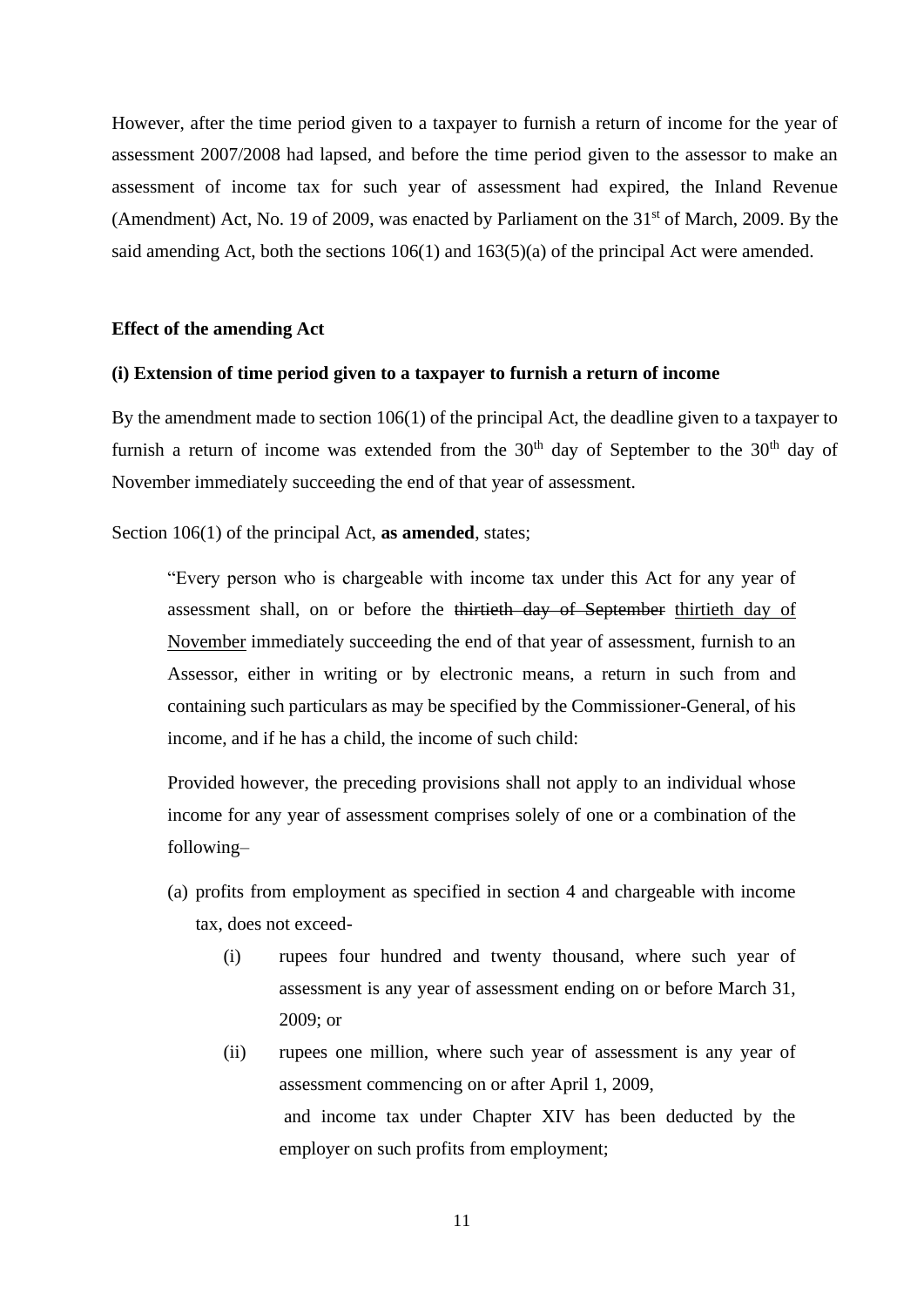- (b) dividends chargeable with tax on which tax at ten per centum has been deducted under subsection (1) of section 65;
- (c) income from interest chargeable with tax on which income tax at the rate of ten per centum has been deducted under section 133."

[Emphasis added]

#### **(ii) Extension of time period given to an assessor to make an assessment of income tax**

Further, the amendments made to section 163(5)(a) of the principal Act extended the time period given to an assessor to make an assessment of income tax (if any) from eighteen months to two years from the end of that year of assessment, and also reflected the extended time period granted to a taxpayer to furnish a return of income under the amendment made to section 106(1) of the principal Act.

Section 163(5)(a) of the principal Act, **as amended**, states;

"Subject to the provisions of section 72, no assessment of the income tax payable under this Act by any person or partnership –

- (a) who or which has made a return of his or its income on or before the thirtieth day of September thirtieth day of November of the year of assessment immediately succeeding that year of assessment, shall be made after the expiry of eighteen months a period of two years from the end of that year of assessment; and
- (b) who has failed to make a return on or before such date as referred to in paragraph (a), shall be made after the expiry of a period of three years four years from the end of that year of assessment:

Provided, that nothing in this subsection shall apply to the assessment of income tax payable by any person in respect of any year of assessment, consequent to the receipt by such person of any arrears relating to the profits from employment of that person for that year of assessment:

Provided further that, where in the opinion of the Assessor, any fraud, evasion or willful default has been committed by or on behalf of, any person in relation to any income tax payable by such person for any year of assessment, it shall be lawful for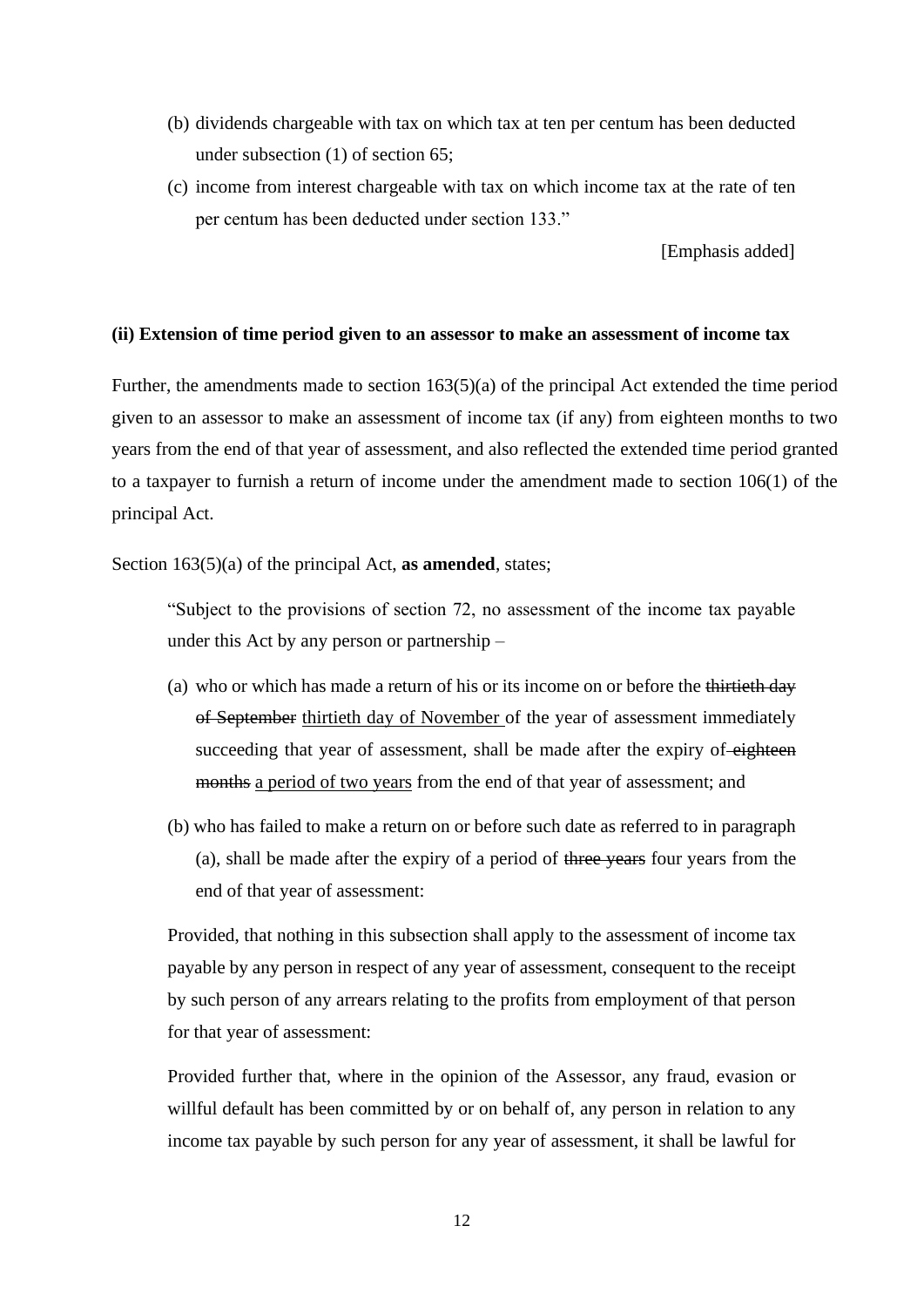the Assessor to make an assessment or an additional assessment on such person at any time after the end of that year of assessment."

#### [Emphasis added]

Hence, the question arises as to whether the amendment made to section  $163(5)(a)$  of the principal Act extended the time period given to the taxpayer to furnish a return of income for the year of assessment 2007/2008, with **retrospective effect**, and extended the time period given to the assessor to make an assessment of income tax for such year of assessment, with **prospective effect.**

#### **Retrospective operation of procedural laws**

Article 75 of the Constitution confers power on the legislature to make laws, including laws having retrospective effect. The general principle of interpretation of statutes is described in the Latin maxim '*lex proscipit non respicit'* (the law looks forward, not backward). Thus, amendments made to substantive laws have a prospective effect, unless its effect has been made retrospective by express provision in the Act or by necessary implication. On the other hand, amendments made to procedural laws are presumed to have retrospective effect, unless its effect has been made prospective by express provision in the Act or by necessary implication, or such a construction is textually not possible.

A similar view was expressed in *Maxwell on Interpretation of Statutes*, 12th edition, at 222 which stated;

"*It is perfectly settled law that if the legislature intended to frame a new procedure that, instead of proceeding in this form or that, you should proceed in another and a different way, clearly then bygone transactions are to be sued for and enforced according to the new form of procedure. Alterations in the form of procedure are always retrospective, unless there is some good reason or other why they should not be."* 

[Emphasis added]

Further, the Supreme Court of India in *Hitendra Vishnu Thakur & Others v State of Maharashtra & Others* (1994) 4 SCC 602 held;

*"(i) A statute which affects substantive rights is presumed to be prospective in operation unless made retrospective, either expressly or by necessary intendment,*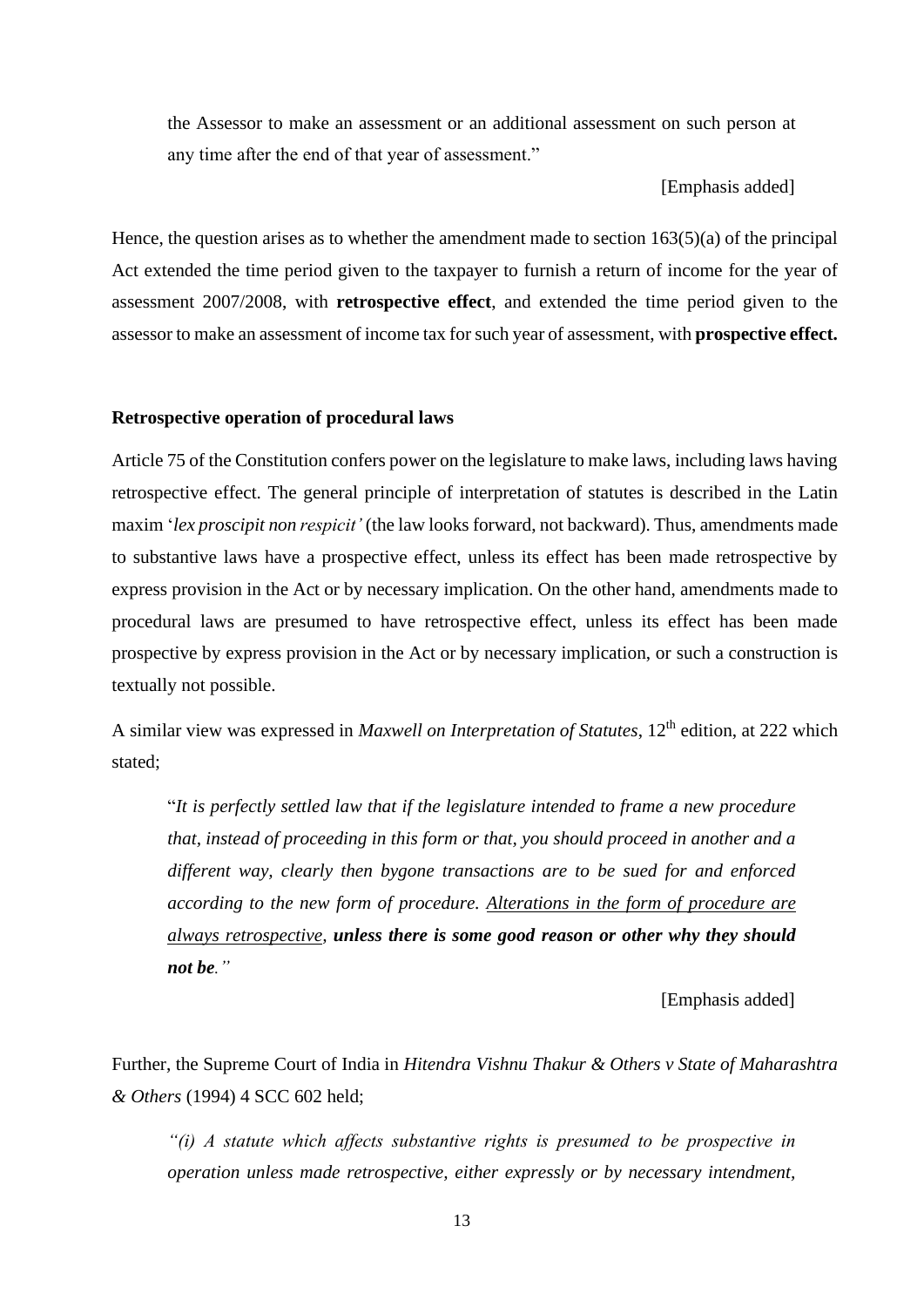*whereas a statute which merely affects procedure, unless such a construction is textually impossible, is presumed to be retrospective in its application, should not be given an extended meaning and should be strictly confined to its clearly defined limits;*

*(ii) Law relating to forum and limitation is procedural in nature, whereas law relating to right of action and right of appeal, even though remedial, is substantive in nature;* 

*(iii) Every litigant has a vested right in substantive law, but no such right exists in procedural law;*

*(iv) A procedural statute should not generally speaking be applied retrospectively, where the result would be to create new disabilities or obligations, or to impose new duties in respect of transactions already accomplished; and* 

*(v) A statute which not only changes the procedure but also creates new rights and liabilities shall be construed to be prospective in operation, unless otherwise provided, either expressly or by necessary implication.* 

[Emphasis added]

A careful consideration of the amendments made to sections 106(1) and 163(5)(a) of the principal Act show that they are procedural in nature. Therefore, the said amendments are, *prima facie***, presumed to have retrospective effect**. In the circumstances, it is necessary to consider whether the said presumption is in fact applicable to the said amendments made by the amending Act.

#### **Effect of section 27 of the amending Act**

The amending Act was certified by the Speaker on the  $31<sup>st</sup>$  of March, 2009. Therefore, the Act should have come into force from the date that it was certified by the Speaker, by operation of Article 80(1) of the Constitution. However, section 27 of the amending Act has specifically set out the dates on which the amendments made by the said amending Act shall come into force.

Section 27 of the amending Act states;

"(1) The amendments made to paragraph (e) of subsection (2) of section 34, subsection (3) of section 78, subsection (4) of section 113, subsection (2) of section 153 and subsection (2) of section 173 of the principal enactment, by sections 10 (2),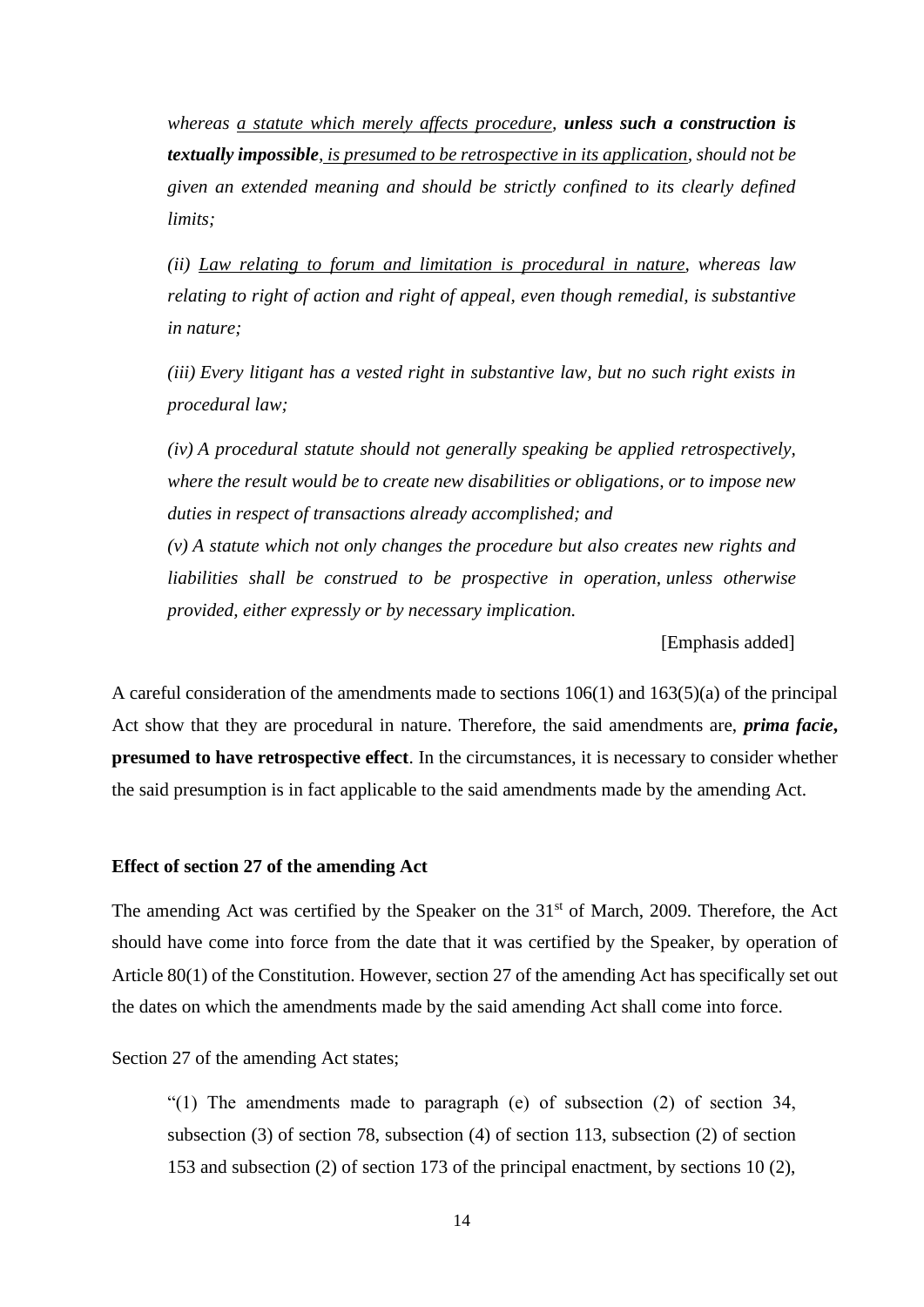section 15, section 17, section 19 and section 21 respectively, of this Act, shall be deemed for all purposes to have come into force on April 1, 2006.

(2) The amendment made to the Second Schedule to the principal enactment by section 25 of this Act, shall be deemed for all purposes to have come into force on April 1, 2007.

(3) The amendment made to section 8, section 40A and section 57 of the principal enactment, by section 3(1) and (2), section 11 and section 13 respectively, of this Act, shall be deemed for all purposes to have come into force on April 1, 2008.

(4) The amendment made to section 13 of the principal enactment by section 5(2) of this Act, shall be deemed for all purposes to have come into force on October 21, 2008.

(5) The amendment made to section 13 by section 5(4) of this Act, shall be deemed for all purposes to have come into force, on February 1, 2009.

(6) **The amendments made to the principal enactment by this Act**, other than the amendments specifically referred to in subsections  $(1)$ ,  $(2)$ ,  $(3)$ ,  $(4)$  and  $(5)$  of this section, **shall come into force on April 1, 2009**."

[Emphasis added]

Accordingly, the amendments referred to in section 27(1) to (5) of the amending Act are given a retrospective effect from the dates specified therein, in terms of Article 75 of the Constitution.

On the other hand, the amendments that are not referred to in section 27(1) to (5) of the amending Act operate with prospective effect from the  $1<sup>st</sup>$  of April, 2009, in terms of section 27(6) of the amending Act.

It is pertinent to note that the amendments made to sections  $106(1)$  and  $163(5)(a)$  of the principal Act are not referred to in section 27(1) to (5) of the amending Act.

Further, although there is a general distinction between substantive law and procedural law, section 27(6) of the amending Act does not distinguish between the amendments made to the substantive law and procedural law of the principal Act.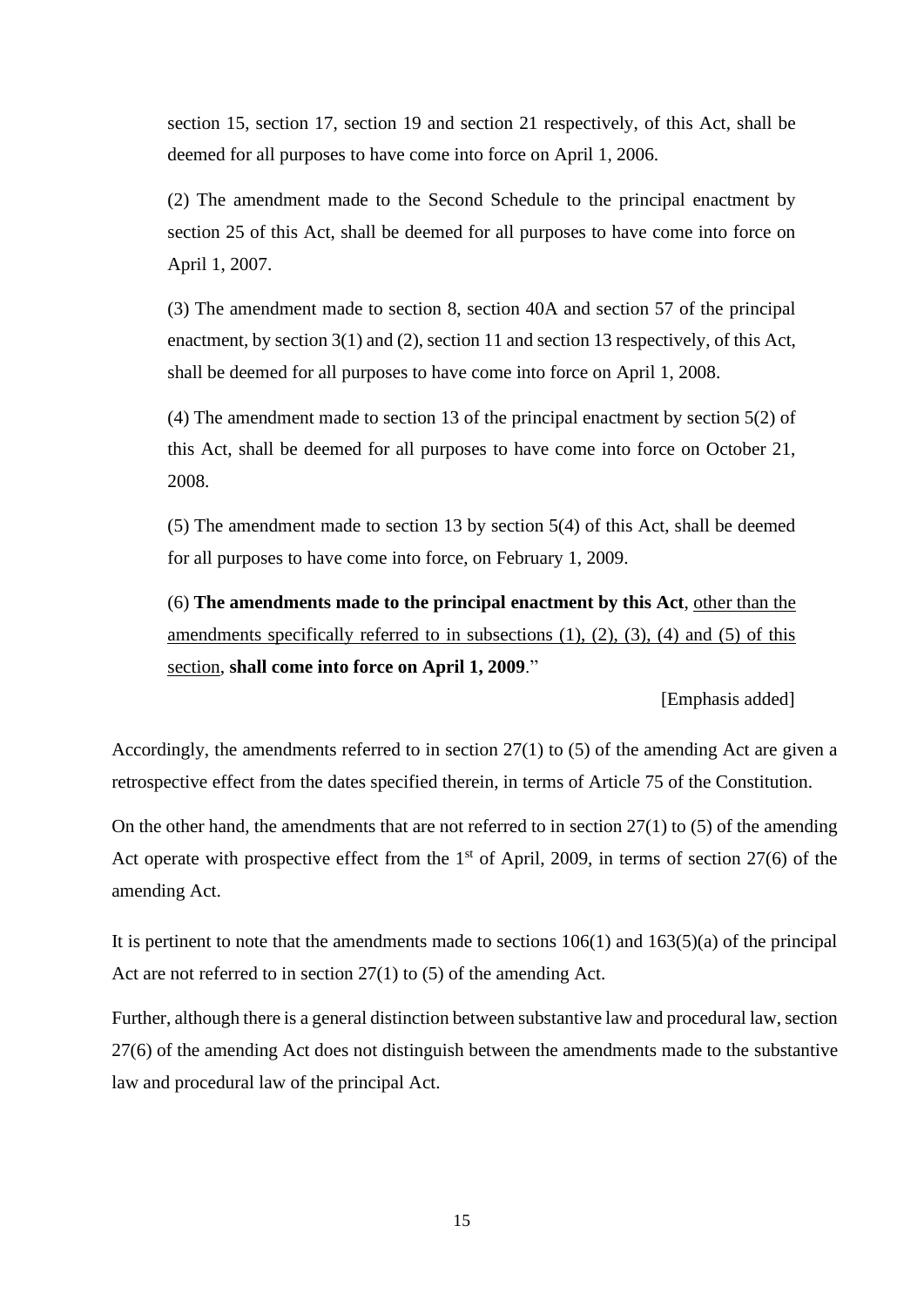Thus, in the absence of any reference to a segregation between the two branches of law in the said section, it is not possible to read words into the said section by a judicial interpretation, and segregate the amendments made to the substantive law and procedural law of the principal Act.

In the circumstances, I am of the view that section 27(6) of the amending Act was intended to give prospective effect to both the amendments made to the substantive law and procedural law of the principal Act, other than those expressly referred to in section 27(1) to (5) of the amending Act.

Therefore, although the amendments made to sections 106(1) and 163(5)(a) of the principal Act are procedural in nature, the express provision in section 27(6) of the amending Act excludes the applicability of the general presumption that procedural laws be given retrospective effect.

Hence, the amendments made to both sections 106(1) and 163(5)(a) of the principal Act will operate with prospective effect from the  $1<sup>st</sup>$  of April, 2009, in terms of section 27(6) of the amending Act.

# **Literal interpretation of the said amendments**

As stated above, the amendments made to section  $163(5)(a)$  read with section  $106(1)$  of the principal Act extended the time period given to an assessor to make an assessment of income tax (if any) by six months, if a taxpayer had furnished an income tax return on or before the **30th day of November** immediately succeeding that year of assessment.

However, a plain reading of the said sections show that it was not possible for a taxpayer to file a tax return for the year of assessment  $2007/2008$  on or before the  $30<sup>th</sup>$  of November, 2008, as the said amending Act was passed by Parliament and certified by the Speaker on the 31<sup>st</sup> of March, 2009. Therefore, it is textually not possible to give retrospective effect to the amendments made to section 163(5)(a) read with section 106(1) of the principal Act, in relation to the extension of time given to the taxpayer to file a tax return.

Accordingly, the amendments made to both sections 106(1) and 163(5)(a) of the principal Act should be given prospective effect.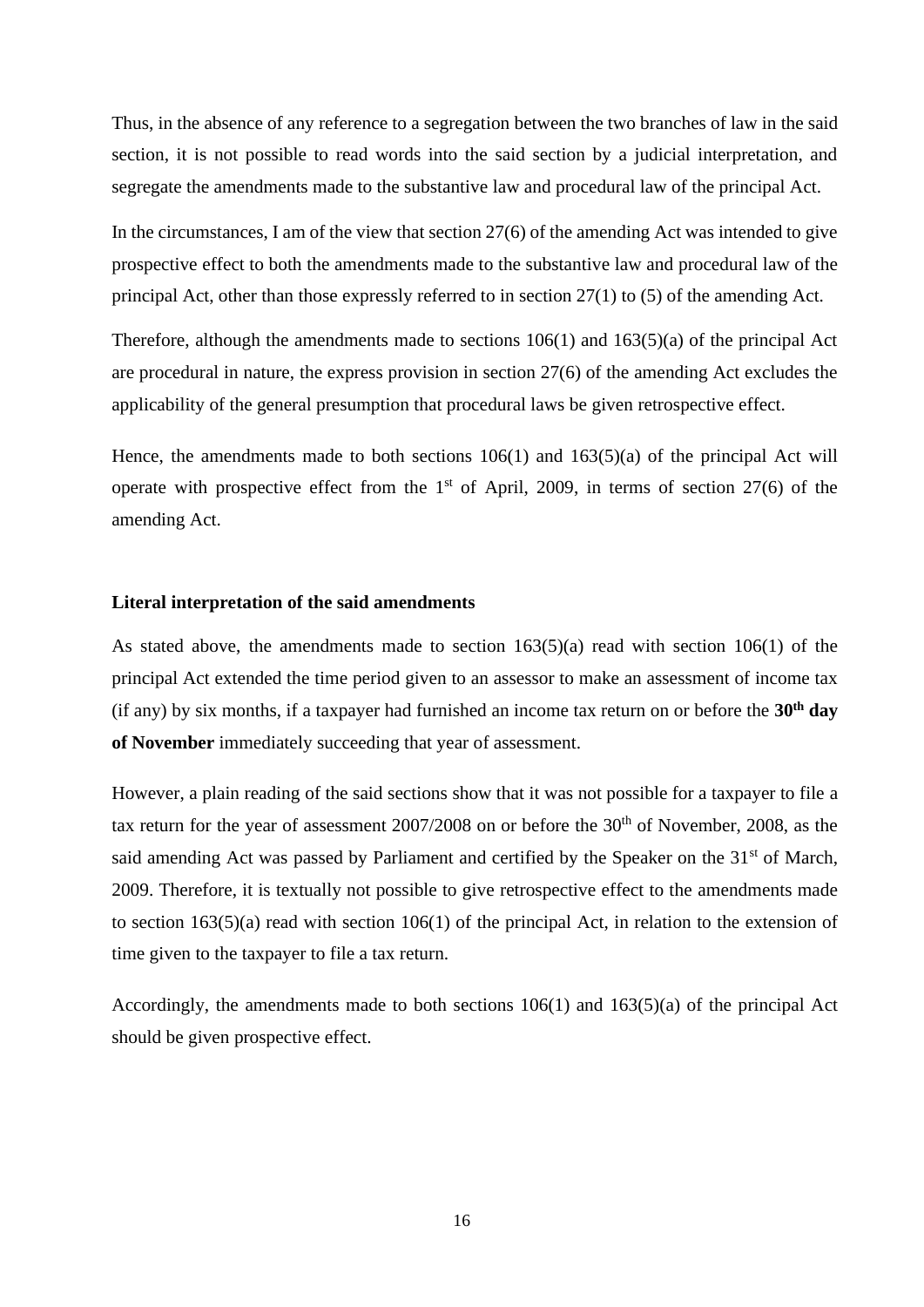#### **Purpose of the aforesaid amendments**

Further, when interpreting the amendments made to section 163(5)(a) read with section 106(1) of the principal Act, it is necessary to give effect to the purpose of amending the said sections of the principal Act.

As stated above, the purpose of the amendments made to section  $163(5)(a)$  read with section  $106(1)$ of the principal Act was not only to grant additional time for an assessor to consider the return of income filed by the taxpayer and make an assessment (if necessary), but also to grant additional time for a taxpayer to prepare a return of income in compliance with the said Act. Particularly, the extension of time given to taxpayers to file income tax returns facilitates large companies and groups of companies to finalize their accounts for a given financial year.

If the amendments made to section  $163(5)(a)$  read with section  $106(1)$  of the principal Act are interpreted to apply to the year of assessment 2007/2008 with retrospective effect, the taxpayers are deprived of filing income tax returns for such year of assessment within the extended time period, as such extended time period had passed by the time the said amendments came into operation. Thus, such an interpretation defeats the purpose of the aforesaid amendments.

Accordingly, it is necessary to give prospective effect to both of the aforesaid amendments in order to give effect to the purpose of the legislation.

# **In the absence of express provision to the contrary, a section of an Act should not be interpreted to have retrospective effect in part and prospective effect in other part**

It is common ground that the extension of the deadline given to an assessor to make an assessment of income tax for the year of assessment 2007/2008 has a prospective effect. Hence, the Court of Appeal held, *inter alia,* that the time period given to an assessor to make an assessment of income tax for the year of assessment 2007/2008 had been extended with prospective effect in terms of section 27(6) of the amending Act.

However, the Court of Appeal had not considered the effect of the said amendments in relation to the taxpayer. As stated above, not only the amendment made to section 106(1) of the principal Act, but the amendment made to section  $163(5)(a)$  of the principal Act also extends the time period given to a taxpayer to furnish a return of income. According to the said interpretation, the time period given to a taxpayer to furnish a return of income for the year of assessment 2007/2008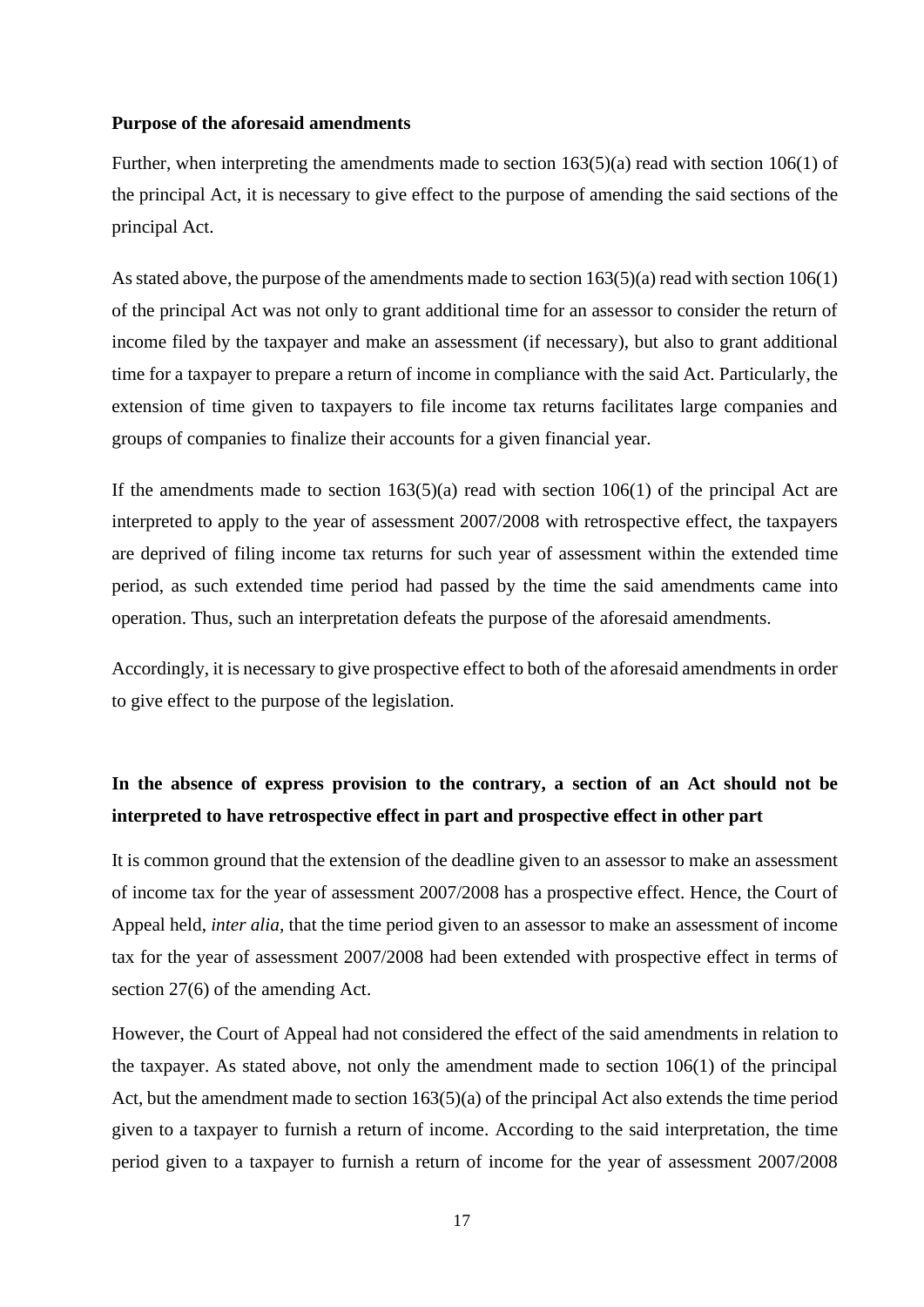would be extended from the  $30<sup>th</sup>$  of September to the  $30<sup>th</sup>$  of November, 2008. However, such an extended time period had passed by the time the said amendments came into operation. Thus, according to the said interpretation, such extension of time given to the taxpayer to file his tax return for the year of assessment 2007/2008 should be given retrospective effect.

In the absence of express provision to the contrary, therefore, it is not possible to give **retrospective effect** to part of the amendment which extended the time period given to the taxpayer to file the tax return for the year of assessment 2007/2008, and give **prospective effect** to the other part of the amendment which extended the time period given to the assessor to make an assessment of income tax for such year of assessment. Accordingly, both the amendments should be interpreted as having prospective effect. Therefore, I am of the view that the said amendments have no application to the year of assessment 2007/2008.

For the foregoing reason, I am further of the view that the learned Judges of the Court of Appeal had misdirected themselves on the law in relation to the applicability of the said amendments to the year of assessment 2007/2008.

#### **Application of the Interpretation Ordinance**

In any event, section 6(3) of the Interpretation Ordinance states that, in the absence of any express provision, a repeal of a written law either in whole or in part, shall not affect any right acquired under the law that is being repealed.

Section 6(3) of the Interpretation Ordinance states;

"Whenever any written law repeals either in whole or part a former written law, such repeal shall not, **in the absence of any express provision to that effect**, affect or be deemed to have affected-

- (a) the past operation of or anything duly done or suffered under the repealed written law;
- (b) any offence committed, any right, liberty, or penalty acquired or incurred under the repealed written law;
- (c) any action, proceeding or thing pending or incomplete when the repealing written law comes into operation, but every such action, proceeding, or thing may be carried on and completed as if there had been no such repeal."

[Emphasis added]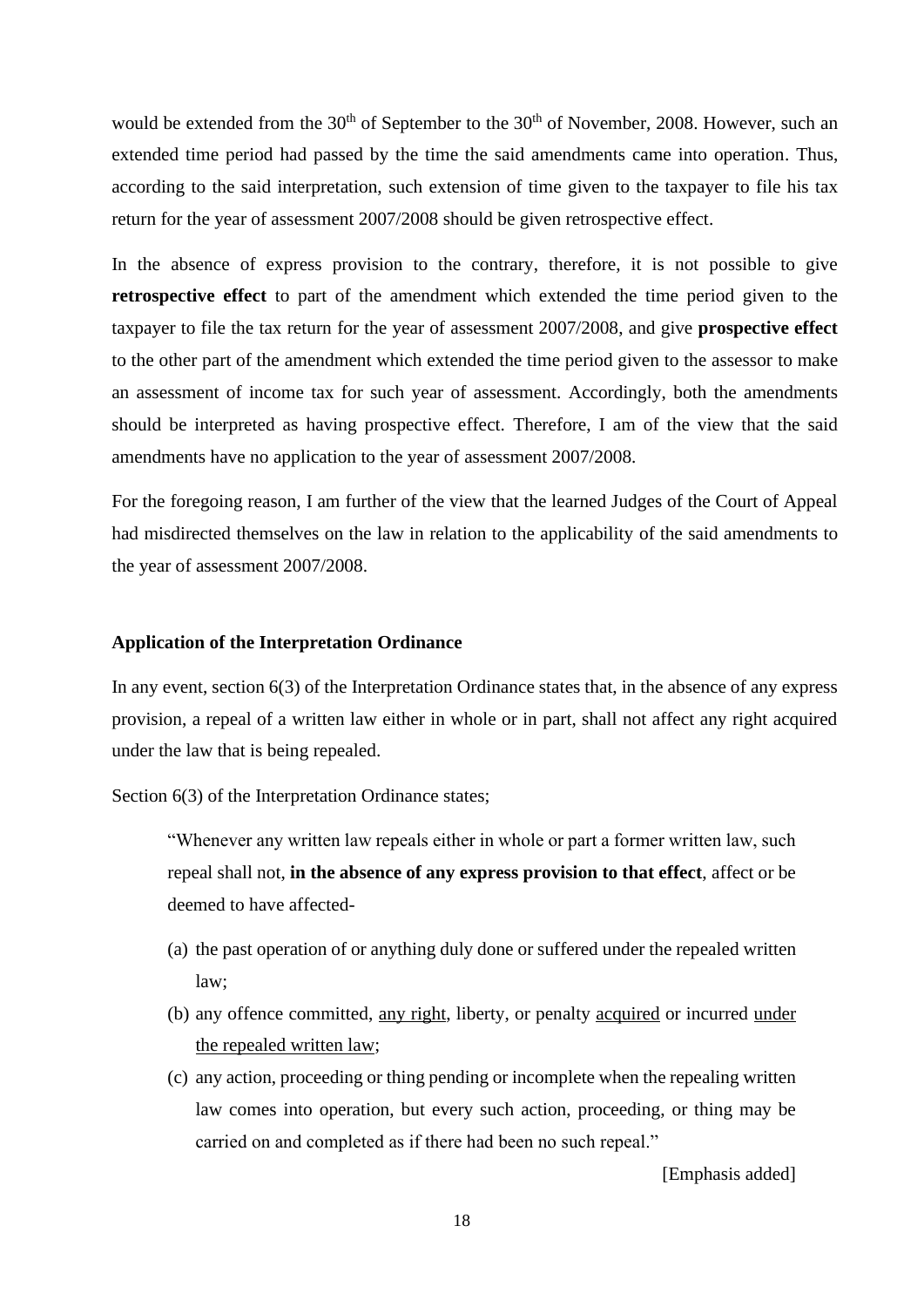Thus, since the appellant had furnished the return of income in accordance with section 163(5)(a) of the principal Act, prior to the said section being amended, a right had accrued to the appellant under the said section to have an assessment of income tax made (if any) within eighteen months from the end of that year of assessment.

Further, in the absence of express provision to the contrary in the amending Act, the right acquired by the appellant to have the assessment made within a period of eighteen months, is not affected by the subsequent repeal and substitution of the said section by the amending Act.

Hence, the amendments made to sections  $106(1)$  and  $163(5)(a)$  of the principal Act have no application to a tax return filed under and in terms of section 106(1) of the principal Act for the year of assessment 2007/2008.

#### **Article 12(1) of the Constitution**

Moreover, interpreting the amendment made to section 163(5)(a) of the principal Act to state that the time limit given to an assessor to make an assessment of income tax for the year of assessment 2007/2008 is extended with prospective effect, and the time limit given to a taxpayer to furnish a return of his income for the said year of assessment is extended with retrospective effect, would only benefit an assessor and not the taxpayer, as a taxpayer is unable to file a tax return in terms of the amendment made to section 106(1) of the principal Act.

In the circumstances, the law should not be interpreted to give an advantage to an assessor and deprive a taxpayer. Article 12(1) of the Constitution states that 'all persons are equal before the law and are entitled to the equal protection of the law'. Hence, the amendments made to section 163(5)(a) read with section 106(1) of the principal Act should be interpreted to secure the rights of both taxpayers and assessors of the Department of Inland Revenue.

Further, although Article 15(7) of the Constitution restricts the operation of Article 12(1) of the Constitution when enacting legislation for the purpose of, *inter alia,* meeting the just requirements of the general welfare of a democratic society, the said restriction does not apply to enacting laws governing persons who are required to comply with revenue laws or officers who enforce revenue laws. Accordingly, Article 15(7) of the Constitution has no application to the amendments under consideration and, therefore, the aforesaid amendments made to the procedure governing the taxpayers and the officers who enforce the revenue laws must be interpreted in a manner consistent with Article 12(1) of the Constitution.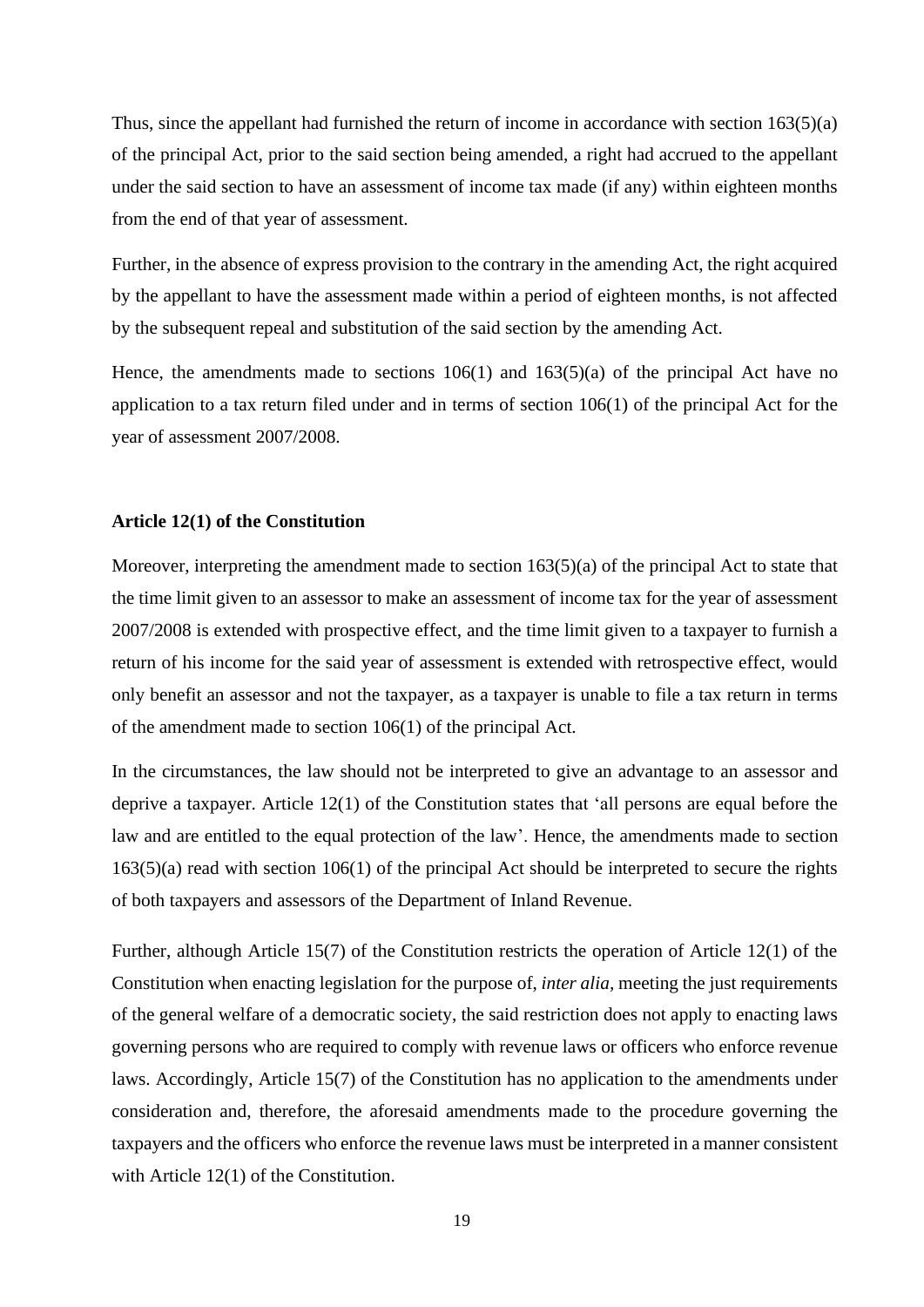The above view was expressed in *Inland Revenue (Amendment) Bill*, S.C. (S.D.) Nos. 01/2021 to 03/2021, where the court observed;

*"It is clear from the above observations made in the aforementioned determinations, that in revenue matters, the State has a wide discretion in selecting the persons or objects to impose tax on or grant concessions to, and such matters will not be inconsistent with Article 12(1) of the Constitution which provides for the equal protection of the law, unless they are manifestly unreasonable or discriminatory. However, a classification shall not be made to exclude liability of persons who perform services to taxpayers. Thus, the exclusion of "a full-time employee of the taxpayer" from the applicability of section 126(5) of the principal enactment, will not be captured within the scope of the aforesaid principle, and is therefore inconsistent with Article 12(1) of the Constitution."* 

[Emphasis added]

Thus, it is necessary to interpret both the said amendments to have prospective effect, to secure equality between the taxpayer and revenue officer in terms of Article 12(1) of the Constitution.

# **Conclusion**

Due to the foregoing reasons, I am of the view that the amendments made to section 163(5)(a) read with section 106(1) of the principal Act have no application to the year of assessment 2007/2008. Accordingly, the assessment of income tax payable by the appellant for the year of assessment  $2007/2008$  dated  $26<sup>th</sup>$  of March, 2010 is time barred under and in terms of section 163(5)(a) of the principal Act.

Thus, I answer the below stated question of law as follows;

*"Was the assessment for the year 2007/2008 dated 26.03.2010 issued by the Assessor of Inland Revenue against the Appellant in respect of the return filed on 30.09.2008, time barred in terms of section 163(5)(a) of the Inland Revenue Act as amended by Act No. 19 of 2009?"*

Yes.